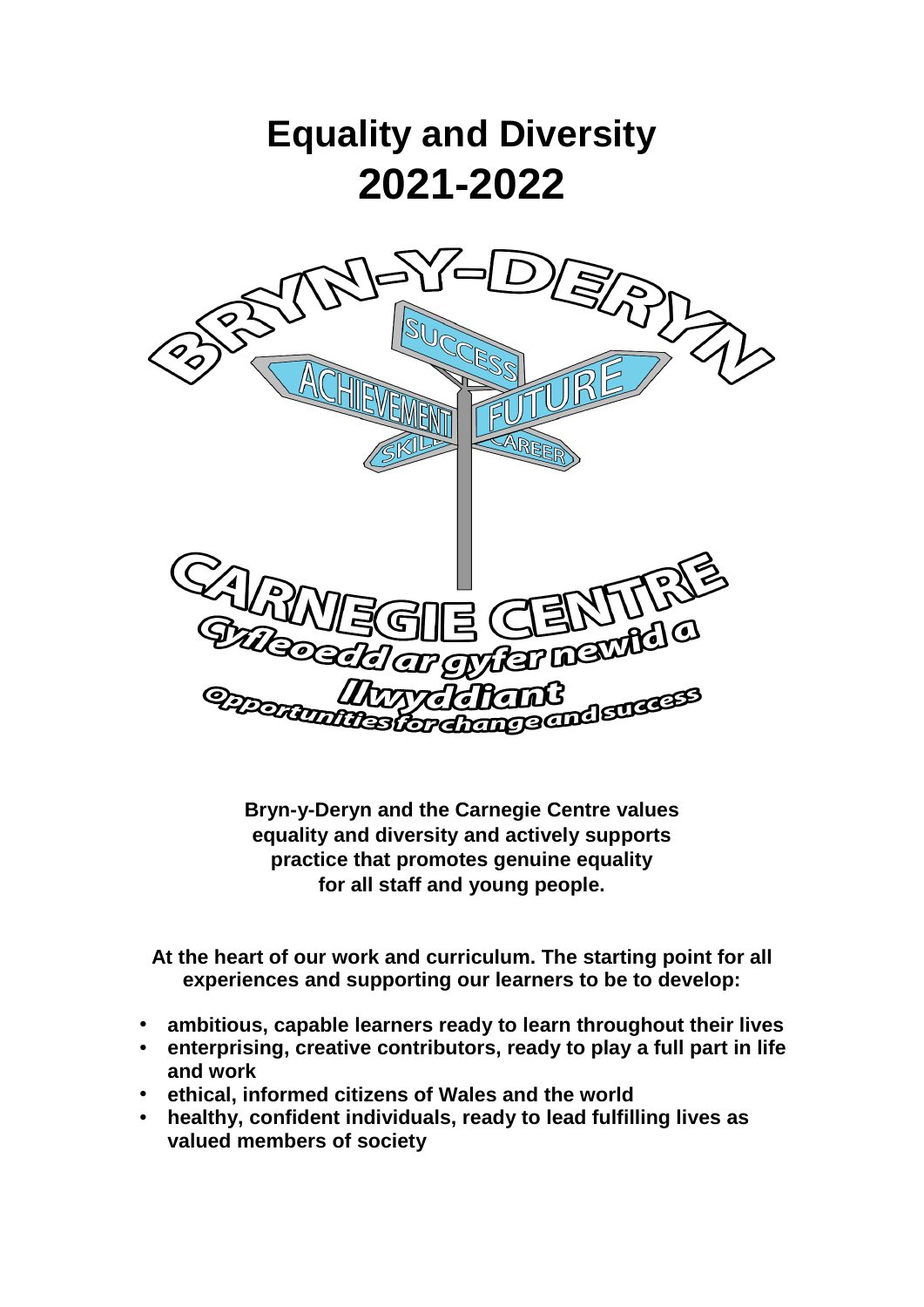# **CONTEXT**

The Equality Act 2010 places on public sector bodies in Wales, including schools, a collective responsibility to contribute to an unbiased and fair society by furthering equality and diversity in its day-to-day activities. A public body is required to remove discrimination, harassment and victimisation, and promote equality of opportunities to those with a protected characteristic, and nurture positive relations between those who have a protected characteristic and those who do not.

Bryn-y-Deryn and the Carnegie Centre are learner referral units with capacity for 80 learners that shares a single site in Mynachdy*,* Cardiff. Bryn-y-Deryn (BYD) provides for learners from throughout the County of Cardiff with a capacity for 48 Key Stage 4 learners. The unit is part of the provision that Cardiff LEA makes for learners with emotional and behavioural difficulties and those who require education otherwise than at school (EOTAS). Each class of 6 is taught by qualified teaching staff and is supported by a teaching assistant. The Carnegie Centre (CC) is a newly refurbished centre that caters for 32 learners at KS4. Learners that attend CC have learning requirements and anxieties that most mainstream school cannot accommodate.

The catchment areas have varying levels of standards of living. There are areas with significant levels of social and economic deprivation, and there are areas which are amongst the most affluent in Wales. As such, the needs of learners are considered on an individual basis.

We collect equality data on parents and learners at the point of enrolment, however due to the nature of the setting, we have a transitory population with learners starting at various times throughout the academic year and remaining with us for various periods. Additionally, supplied data relies on parental response. Thus data remains in flux. Currently we have 65 learners. The school has learners with a wide range of abilities. 55% of our learners are girls and 45% are boys. 46% are eligible for free school meals.

Historically learners have been from a range of ethnic backgrounds. Currently they include: white British (84%), white EU other (3%), white and black African (1%), white and black Caribbean (1%).

Currently the school has on roll 2 learners for whom English is not the main language spoken at home. The school has learners from a variety of different faith backgrounds. Our school values all of these learners, their faiths, cultures, communities and languages equally. The school community also includes individuals who identify themselves as lesbian, gay, bisexual or transgender (LGBT).

This policy should be read in conjunction with (but not limited to) the following policies:

Accessibility Plan, Additional Learning Needs Policy, Child Protection Policy, Communication with Parents Policy, Health and Safety Policy, Keeping All School Staff Safe Policy, New and Expectant Mothers Guidance.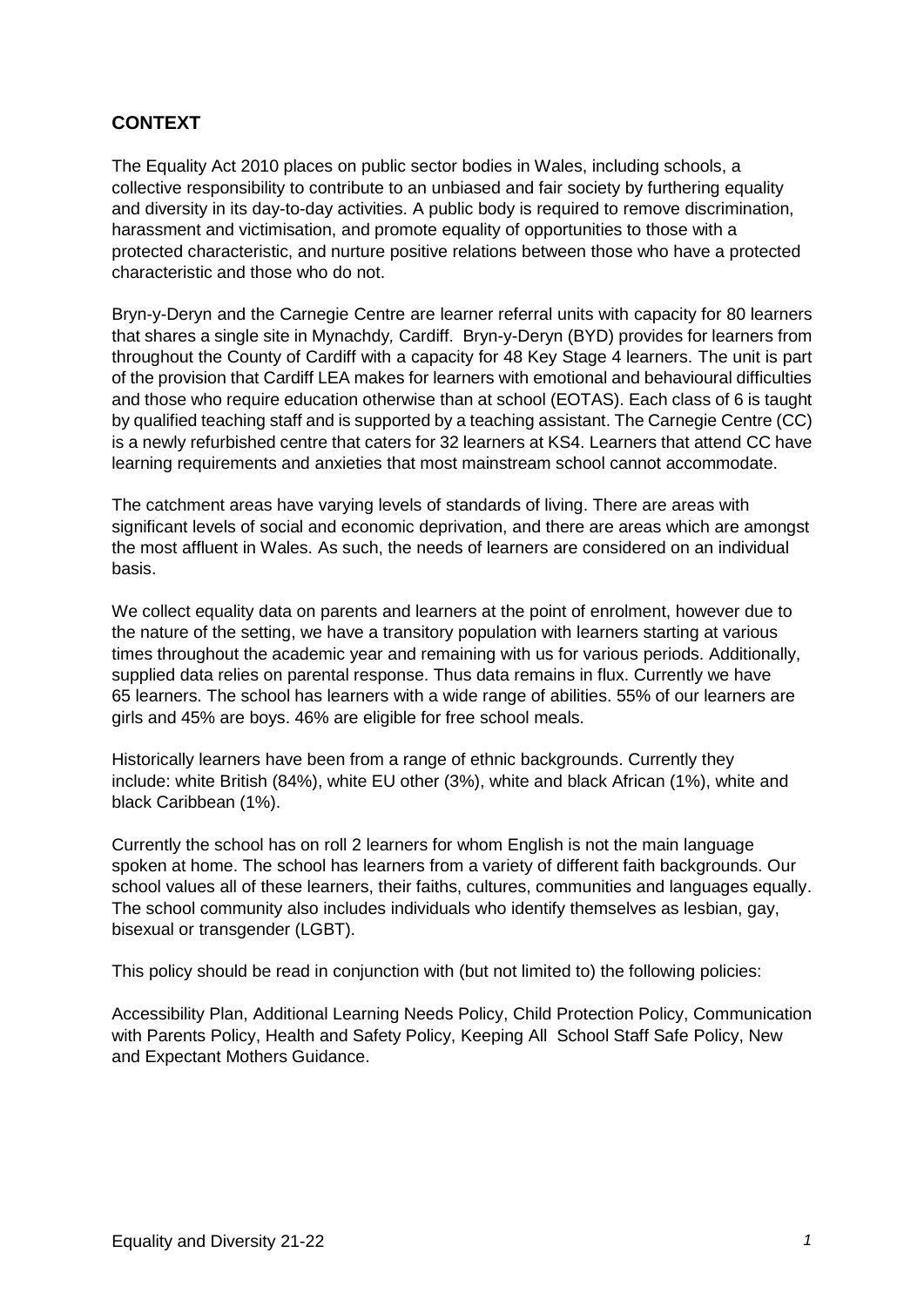# **SCOPE**

The 2010 Equality Act covers nine *protected characteristics* upon which discrimination is unlawful. It is unlawful to discriminate because of

- age
- disability
- gender
- gender reassignment
- marriage and civil partnership
- pregnancy and maternity
- race (including ethnic or national origin, colour or nationality)
- religion or belief (including non-belief)
- sexual orientation

This policy applies to everyone who takes part in any aspect of the school's life - all full time, part time, job share, permanent, temporary and supply staff (including volunteers and students on placement). It applies to all learners, parents/carers, service users and visitors to the school in line with Equality legislation and the school's legal responsibilities.

The following groups have been identified as key recipients in terms of the provision:

- are being looked after or on the edge of care
- are excluded or at risk of exclusion from school
- are from an ethnic group, including those from Gypsy, Roma, or Traveller background
- are gender questioning or going through transition
- are in receipt of free school meals
- are Lesbian, Gay or Bisexual
- are missing in education
- are Not in Education, Employment or Training (NEET)
- are offending or at risk of offending
- are school age / teenage parents
- are young carers
- gifted and talented
- have drug or alcohol abuse
- have English as an additional language
- have III health, including hospitalisation, affecting attendance at school
- have mental health issues
- have Special Educational Needs / Learning Difficulties and Disabilities
- live in areas of deprivation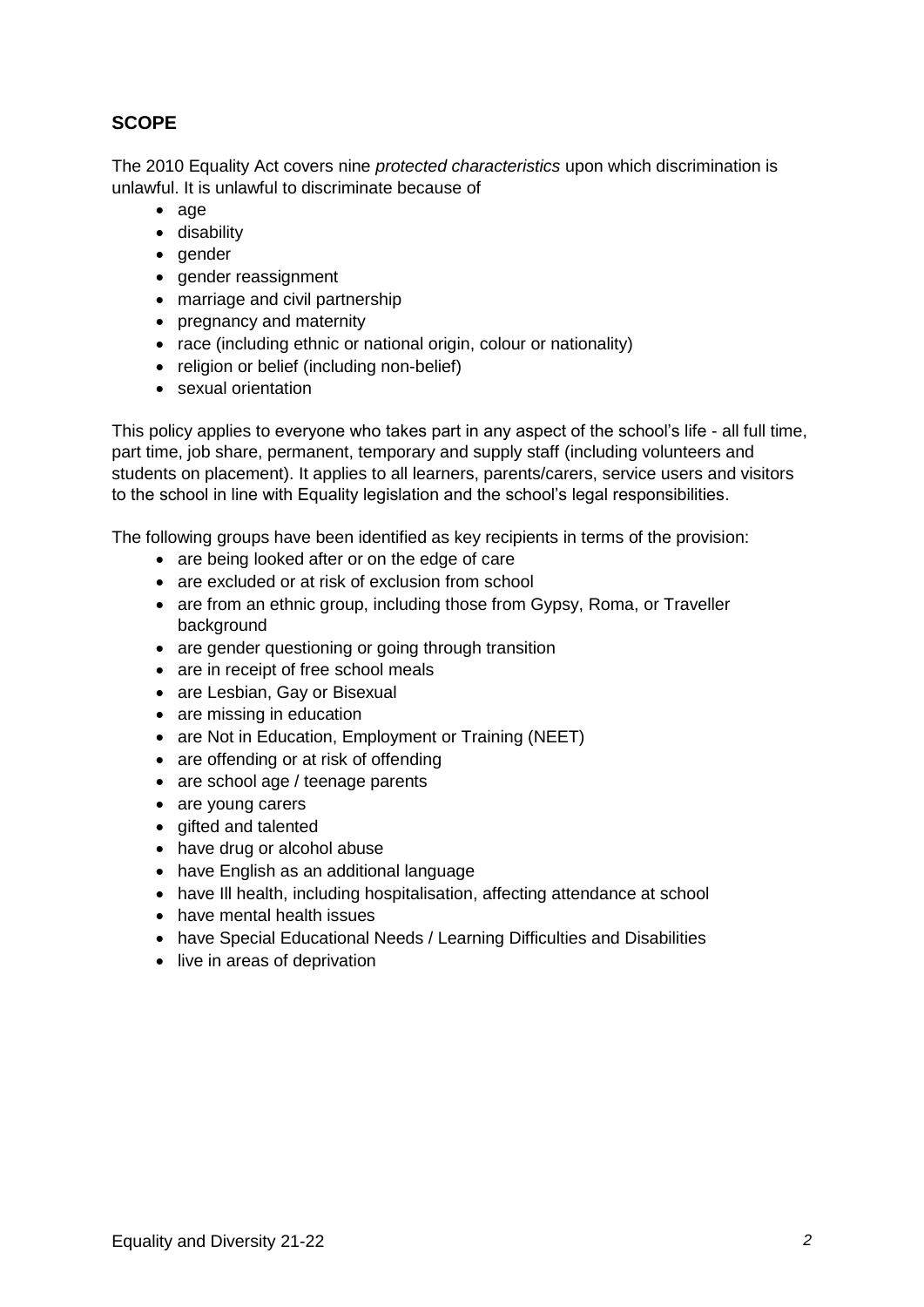# **EQUALITIES STATEMENT**

Bryn-y-Deryn and the Carnegie Centre are committed to supporting a positive and diverse culture in which all staff and young people are valued and supported to fulfil their potential, irrespective of their age, disability, race, religion, belief, gender or sexual orientation. This involves challenging the barriers that could lead to imbalanced outcomes for individuals with a protected characteristic, ensuring there is equality of access, and celebrating and valuing the heritage and strengths within our school community.

We aim to provide a happy, caring environment in which all learners can feel confident and able to learn. We believe that equality within our school should pervade all aspects of school life and is the responsibility of every member of our school community. We seek to nurture mutual respect and support between all staff, learners, parents and carers, and the wider community.

Every member of the school community, regardless of ability or background, should feel safe, secure, valued and of equal worth. Discrimination will not be tolerated.

### ENVIRONMENT

- any behaviour that is racist, sexist, homophobic, disablist or potentially damaging to any group will be challenged and recorded on Behaviour Watch
- high quality displays around the school reflects all aspects of equality and diversity
- positive role models are used throughout the school to ensure that different groups of pupils can see themselves reflected in the school community
- provision is made to cater for the cultural, moral and spiritual needs of all children through planning of classroom, digital-based and off-site activities
- pupils are given an active voice through the School Council
- reasonable adjustments will be made to ensure access for pupils and visitors with disabilities
- the learners are encouraged to greet visitors to the school with friendliness and respect
- there should be a feeling of openness and acceptance that welcomes everyone to the school

### ADMISSIONS

Our admissions criteria are defined under the Admissions Policy and are applied consistently to every young person, irrespective of any protected characteristic.

### **EXCLUSIONS**

The decision to exclude a learner for a fixed period or permanently is a last resort. Our exclusion criteria are defined under the Learner Discipline Policy and are applied consistently, irrespective of any protected characteristic.

## **CURRICULUM**

The curriculum is vital to challenging inequalities for learners and raising attainment for individuals with protected characteristics. The principles of equality and diversity are becoming embedded in our curriculum where appropriate. Positive, proactive steps will be taken to prevent discrimination against, or victimisation of, any young person in the provision of education or access to any opportunity to succeed including educational trips, work experience and leisure activities. To achieve this we will ensure: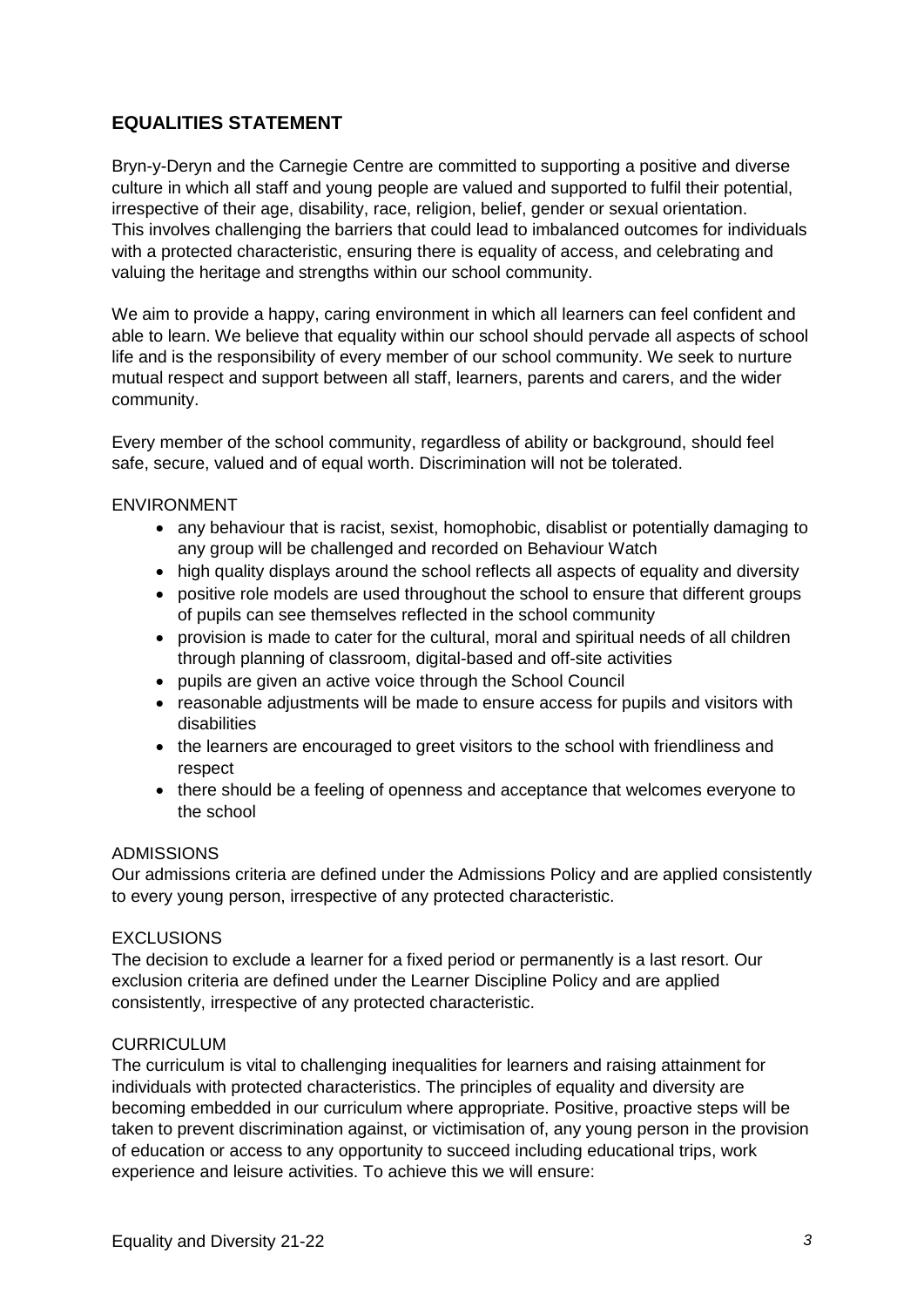- curriculum opportunities to explore concepts and issues related to identity and equality
- curriculum planning reflects a commitment to equality and diversity
- the curriculum prepares learners for life in a diverse society and uses opportunities to reflect their background and experiences
- the promotion of attitudes and ideals that challenge discriminatory behaviour and language
- the use of non-stereotyped materials that reflects a range of cultures, identities and lifestyles

### ACHIEVEMENT

We always promote high expectations for all learners regardless of age, disability, gender, race and nationality, religion or belief, gender identity, sexual orientation, ability and social background. To secure the best possible outcomes for learners of all abilities we understand that:

- a range of teaching methods are used to ensure that effective learning takes place for all learners. To promote engagement learners are encouraged to be actively involved in their own learning
- adults in the school will be expected to provide positive role models in their approach to all issues relating to equality of opportunity
- it is important to identify the particular needs of learners within the school and use targeted interventions to narrow gaps in achievement or encourage challenge in areas of strength

### RECRUITMENT AND PROFESSIONAL DEVELOPMENT

All employees, are recruited by Central Cardiff Human Resources department and adhere to all relevant legislation.

# **OBJECTIVES**

Bryn-y-Deryn and the Carnegie Centre identifies and celebrates the fact that our society is made up of individuals from diverse backgrounds and life experiences. We value all members of our school community equally regardless of gender, race, ethnic or faith background, sexual orientation or social situation. We provide all learners with equal access to the educational and social benefits of a community that is diverse and celebrates its diversity by eliminating discrimination and harassment, by supporting social cohesion and preparing all learners to live in a diverse world.

Positive Action provisions in the 2010 Equality Act, allow schools to target measures that are designed to alleviate disadvantages experienced by, or to meet the particular needs of, individuals with protected characteristics.

The target of our Strategic Equality Plan (SEP) is to fulfil the duties to promote equality for people with protected characteristics, and embed equality at the heart of our school community. We endeavour to:

- 1. advance equality of opportunity between persons who share a relevant protected characteristic and persons who do not share it
- 2. eliminate discrimination, harassment and victimisation
- 3. foster good relations between persons who share a relevant protected characteristic and persons who do not share it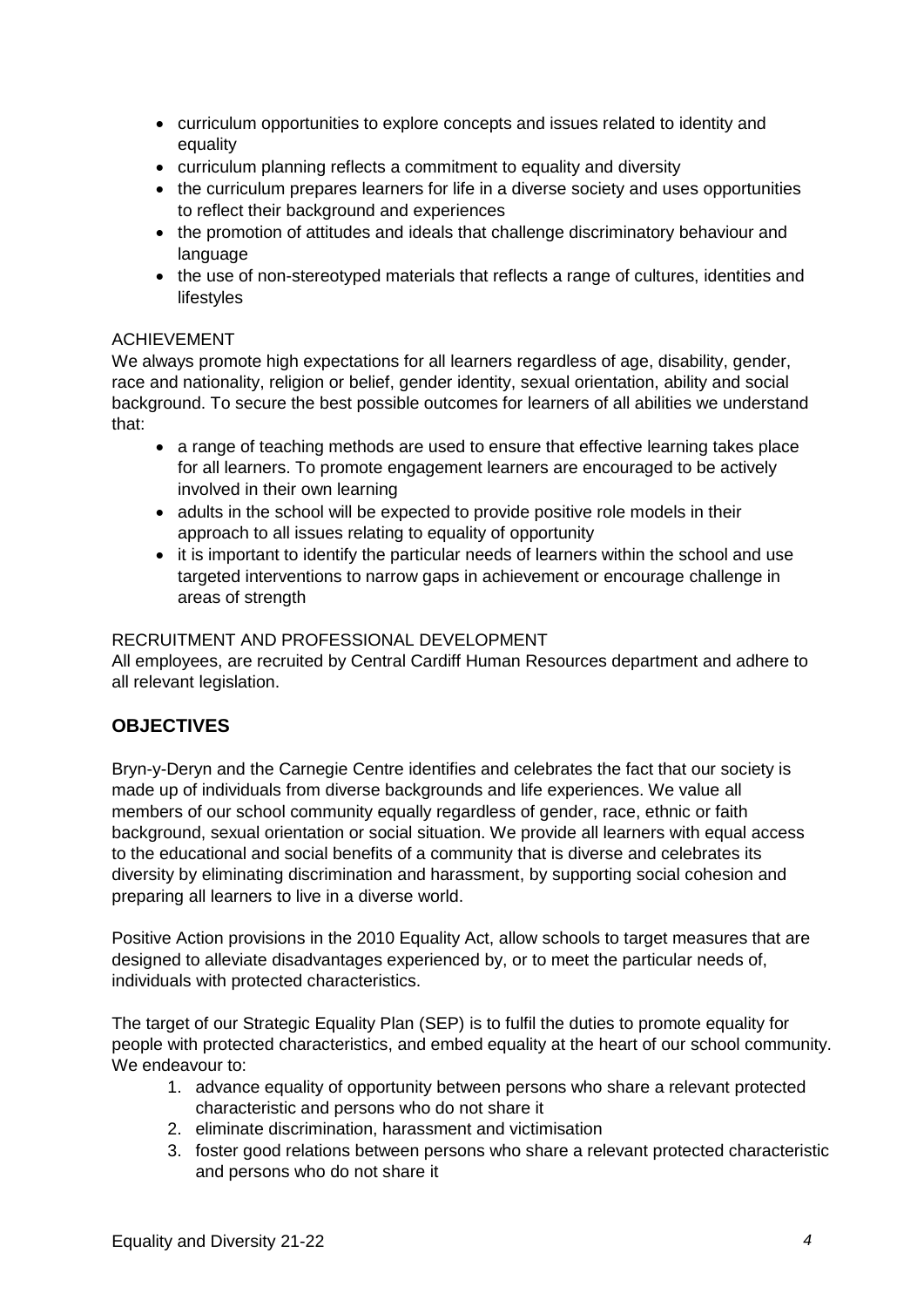We have strategically planned objectives to enable us to meet these aims. We have based our Positive Actions on local, regional and national priorities within education as well as feedback from engagement with our school community and our own school data.

Our Positive Actions are:

- 1. developing and extending ByD Summer Induction Teaching Pack to starters throughout ByD/CC
- 2. establish LGBTQ+ club in CC
- 3. continue to raise the profile of E&D in ByD/CC

# **ROLES AND RESPONSIBILITIES**

Compliance with the Equality Act 2010 is the responsibility of all members of staff. It is the responsibility of all staff to:

- actively challenge discrimination and disadvantage in accordance with their responsibilities
- deal with incidents of discrimination and bullying
- endeavour to provide positive and inclusive examples of individuals with protected characteristics
- keeping conversant with equalities legislation by participating in professional development opportunities
- report any issues related to equality and diversity in accordance with this policy
- support and promote equality and good relations between all groups
- Treat colleagues, learners and visitors with respect, and avoid behaving in any manner that may give rise to claims of discrimination, harassment or victimisation

In addition, curriculum coordinators to ensure that schemes of work reflect the guidelines set out in this policy.

The designated SLT with overall responsibility for the monitoring and evaluation of all Equality and Diversity matters at Bryn-y-Deryn and the Carnegie Centre is **Fiona Simpson**. The Designated SLT is responsible for implementation of the Strategic Equality Plan and for deciding which staff should have specific responsibility for the plan. It is the responsibility of the Designated SLT to:

- coordinate the implementation of the Equality and Diversity Policy
- ensure that all reported incidents of discrimination, harassment and victimisation are recorded and analysed in the Equality Incident and Monitoring Database in accordance with policies, procedures and guidance, and submit termly reports to Cardiff County LEA
- ensure that all staff are aware of their responsibilities and follow our policy, and receive relevant training and support
- ensure that school policies and practices comply with the school's duties under the 2010 Act and that these duties are taken into account in school planning
- ensure the Equality and Diversity Policy is readily accessible to all, made available on request to any visitor to the school or member of the wider community, made available to job applicants, its objectives posted in different areas of the school, and published on the school's web-site
- provide leadership and vision, creating an environment in which all members of our community are expected to treat one another with mutual respect and dignity
- to make reasonable adjustments where appropriate to meet the individual needs of staff, young people and others who have protected characteristics